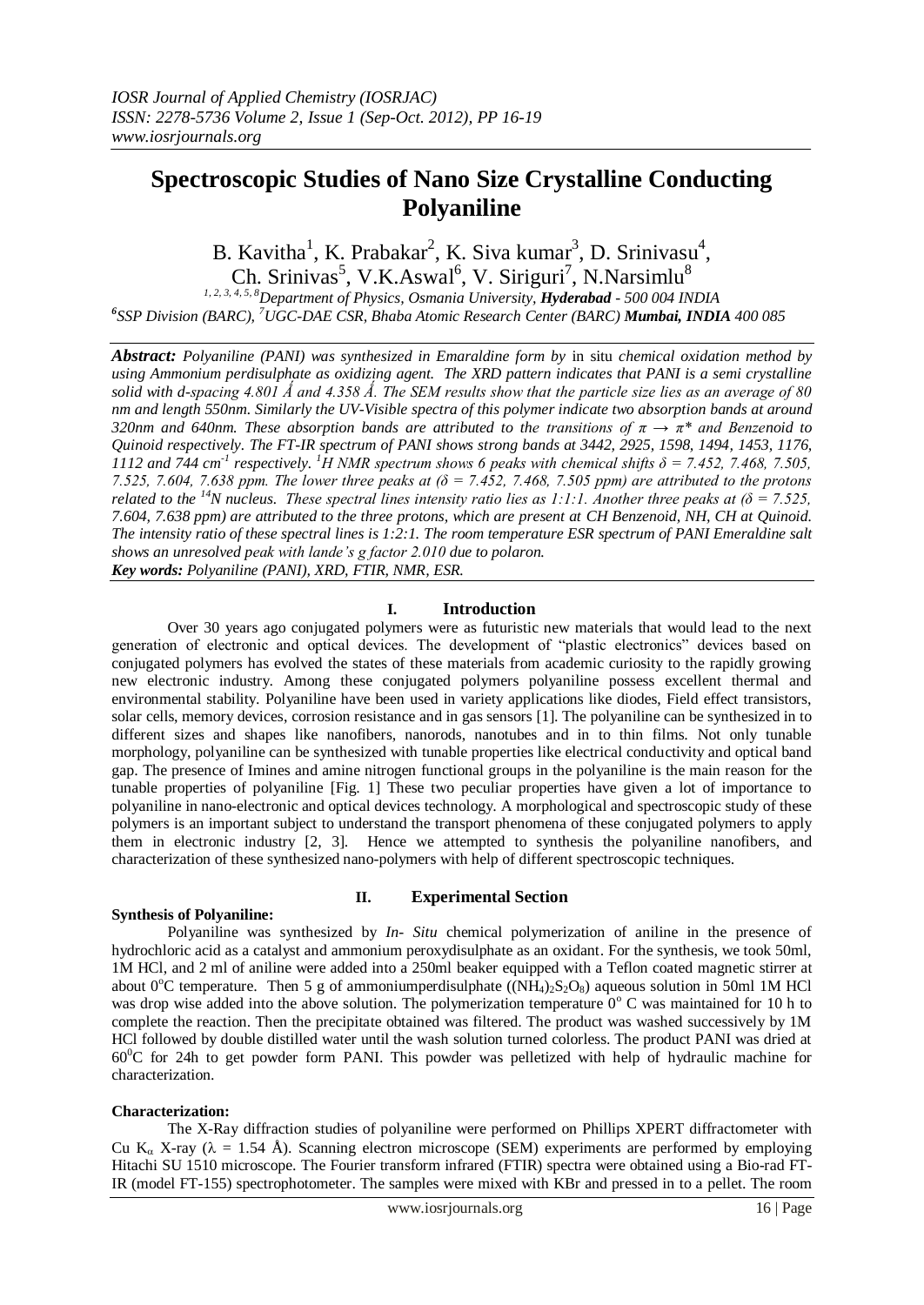temperature optical absorption spectrum of these materials was recorded by employing the Varian spectrometer (model Cary 5E) in the 190nm to 1000 nm wavelength region. The ESR spectra were recorded by using JEOL spectrometer and NMR studies are performed in CFRD Osmania University by employing the Bruker spectrometer.

### **III. Results And Discussion**

The X-ray diffraction pattern of polyaniline emeraldine salt form shows two sharp peaks at  $2\theta = 21.10$ and 23.59. The inter-planar distances are calculated as 42.10 nm and 37.70 nm respectively. The average crystallite size is calculated by Debye Scherer equation  $D = [0.89 \lambda] / [β \cos θ]$  respectively, where β is full width of half maxima (FWHM) [Fig.2]. Generally polymers are considered to be amorphous, but here the synthesized polymer is showing crystalline structure due to their fiber nature and planar nature of Benzenoid and Quinoid functional groups [3]. Similarly polyaniline emeraldine base form shows only one peak at  $19^0$ . The SEM micrographs reveal that they are actually agglomeration of nanofibers [Fig.3]. The diameter and length of nanofibers are measured as 80 nm and 550nm respectively. Agglomeration is taking place due to the conventional filtration of polymer powder in the synthesis process. The Fourier transform infrared spectra [Fig. 4.1] of Polyaniline nanofibers are also consistent with the existing literature with strong bands at around 1558 and 14690 cm<sup>-1</sup> corresponds to Benzenoid and Quinoid rings and the remaining bands assigned to their respective functional groups [5] as shown in Table 1.

The UV-Visible spectrum of Polyaniline Emeraldine base form shows two absorption peaks at 325 and 625 nm (Fig.5). These peaks are assigned to the  $\pi$ - $\pi$ <sup>\*</sup> transition and polarans band transitions respectively. Similarly, the UV-Visible spectrum of HCl doped Polyaniline emeraldine salt shows three absorption bands at 340 nm, 440 nm and 800 nm (Fig.6). They are the  $\pi$ - $\pi$ \* transition located 340 nm, the polaron- $\pi$ \* transition at ~ 440 nm and polaron- $\pi$  transition around 800 nm. This indicates that the synthesized polyaniline have been effectively doped protonic acid. These two features are fingerprint of electronically conducting Polyaniline Emeraldine salt form [6, 7].

| Table .1 I TIR peak assignment of porvamme emerantine form |                                |                          |
|------------------------------------------------------------|--------------------------------|--------------------------|
| S.No.                                                      | Peak position cm <sup>-1</sup> | Assignment               |
|                                                            | 3442                           | O-H Stretching           |
|                                                            | 2925                           | N-H Bending              |
|                                                            | 1598                           | Quinoid deformation      |
|                                                            | 1494                           | Benzenoid deformation    |
|                                                            | 1112                           | $C-N=C$ stretching       |
|                                                            | 744                            | C-H out of plane bending |

Table .1 FTIR peak assignment of polyaniline emeraldine form

The room temperature <sup>1</sup>H NMR spectrum of polyaniline shows 6 peaks with chemical shifts  $\delta$  = 7.452, 7.468, 7.505, 7.525, 7.604, 7.638 ppm (Fig.7). The lower three peaks at (δ = 7.452, 7.468, 7.505 ppm) are attributed to the protons related to the <sup>14</sup>N nucleus. These spectral lines intensity ratio lies as 1:1:1. Another three peaks at  $(\delta = 7.525, 7.604, 7.638$  ppm) are attributed to the three protons, which are present at CH Benzenoid, NH, CH at Quinoid [8-10]. The intensity ratio of these spectral lines is 1:2:1. The ESR spectrum of PANI Emeraldine salt form at room temperature shows an unresolved peak with lande's g factor 2.010 (hv = gβH). This may be attributed to the half spin polarans which is created in the PANI back bone due to doping of HCl acid. This result is quite supporting the UV-Visible spectra of PANI Emeraldine salt form. As polyaniline is doped, the resonance line amplitude of the positive lobe  $(I<sub>+</sub>)$  is not equal to the amplitude of the negative lobe, (I-). This change in the resonance line shape is due to the skin effect in polyaniline [11, 12].

## **IV. Conclusion**

We synthesized polyaniline nano-fibers by chemical oxidative polymerization method. The morphological studies (XRD, SEM) indicate the radius of polymer fiber is around 80nm and length around 550 nm respectively. The Emeraldine salt form of polyaniline is confirmed with FTIR, UV/Visible and ESR spectra. The proton NMR studies reveals that peak at a triplet is caused by -NH free radical. ESR studies reveal the formation of polarans in polyaniline emeraldine salt form.

## **V. Acknowledgements**

The Authors<sup>1</sup> are thankful to the UGC-DAE CSR Mumbai center for sanctioning the research (CRS) project No. UDCSR/MUM/AO/CRS-M-181/12/035.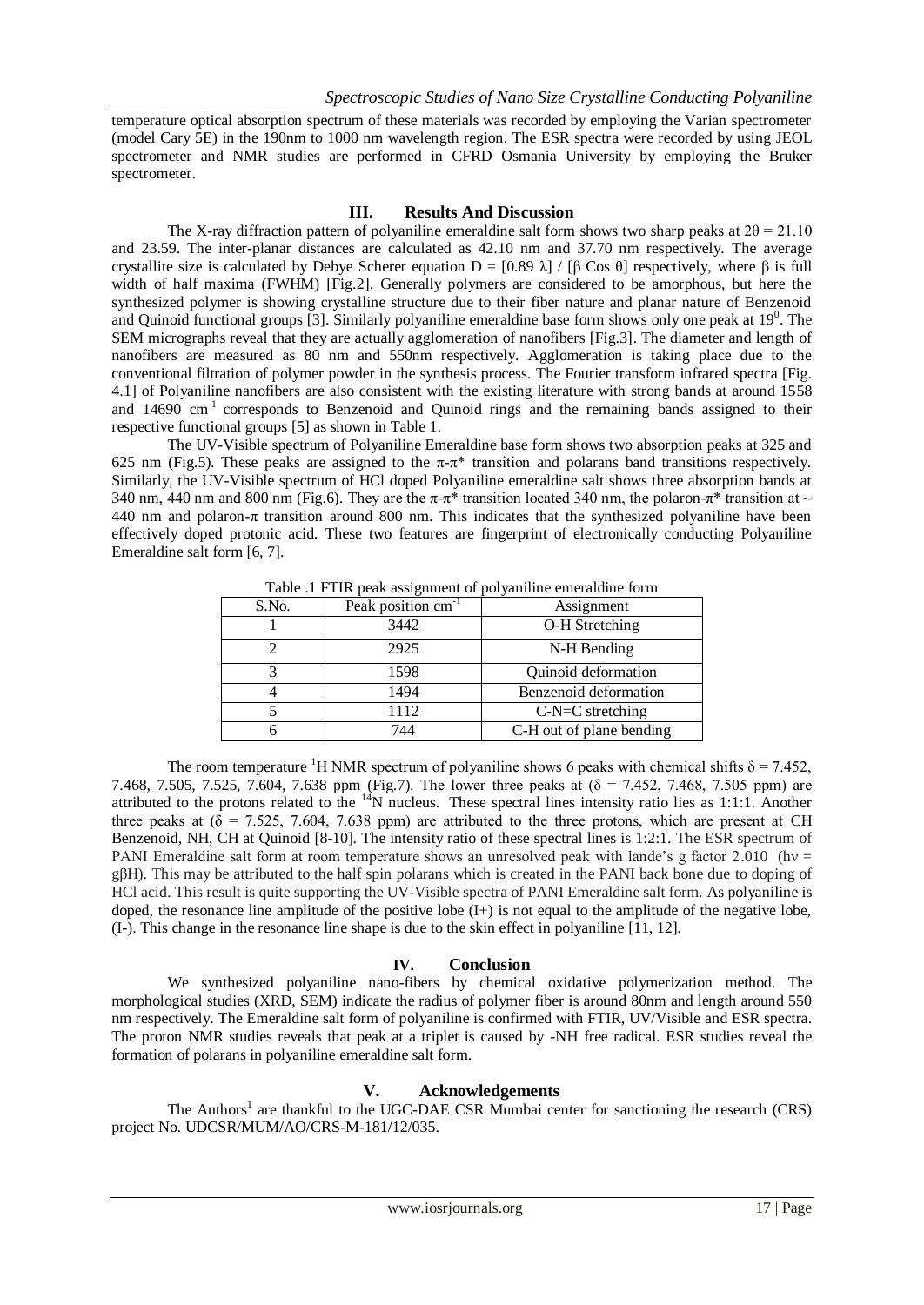#### **References**

- [1] A.J. Heegar *Nobel lecture* December 8 **(2000)**
- [2] Cheng-Ho Chen. *Journal of Applied Polymer science.*89, 2142-2148 **(2003)**
- [3] Jianyong Ouyang, Chih- Wei Chu, Ricky J.Seng, Ankitha Prakash and yang Yang. *Hand Book of conducting polymers. Proceesing and applications.8.-1Third Edition (2006)*
- [4] S.K.Shukla, A. Bhradvaja, A.Tiwari, Srikant pilla, G.K. Parashar and G.C.Dubey. *Adnance materials letters1*(2) 129-134 **(2010)**
- [5] Ricardo H.Goncalves, Wado Herving Schreiner and Edson R. Leite. *Langmuir Articl.*26(14) 11657-11662**.( 2010)**
- [6] Jiaxing Huang and Richard B. KanerHandbook of Conducting Polymers Third Edition Conjugated Polymers
- Edited by Terje A. Skotheim and John R. Reynolds Conjugated Polymers: Theory, Synthesis, Properties, and Characterization CRC Press Taylor & Francis Group. 7-16
- [7] J.Huang,and Richard B.Kaner Hand Book of Conjugated polymers, third edition 7-14 (1998)
- [8] ShaolinMu and Yifel Yang. *J.Phys. Chem. B*.112, 11558-11563 **(2008)**
- [9] K.Gupta, P.C.Jana and A.K. Melkap *Journal of Physicsl Sciences.* 12, 233-238. **(2008)**
- [10] D.B.Dupare, M.D.Shirsat, A.S.Aswar Yhe Pacific Journal of Science and Technology. 10, 1, may **(2009)**
- [11]. D. Stauffer, A. Aharony, Introduction to percolation theory*,* Taylor & Francis, London, 1992.
- [12]. M. Chipara,Gh. Aldicaa, D. Huib, M. Dimoniec, K. T. Laud, L. Georgescue, I. Munteanue, H. Marascoiuc Journal of Optoelectronics and Advanced MaterialsVol. 6, No. 1, March 2004, p. 297 – 305

Figure Captions:



Fig.1. Polyaniline Chemical Structure



Fig.2 XRD Pattern of Polyaniline



Fig.3 SEM image of Polyaniline